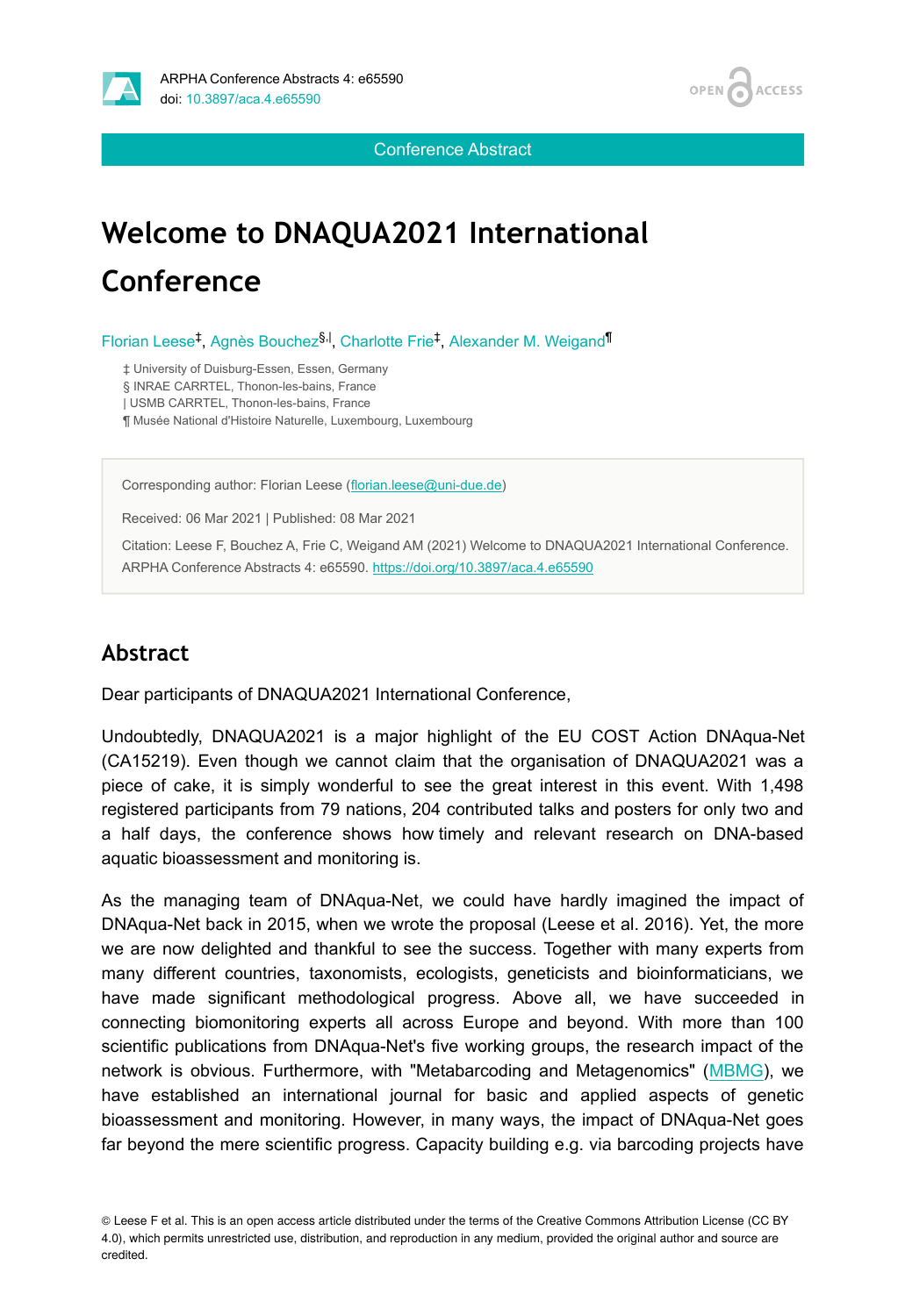been initiated in many countries, validation studies were co-designed by researchers and stakeholders from the applied sector and launched - even across several countries as for example the SCANDNAnet project shows. DNAqua-Net has supported over 50 research exchanges that fostered close cooperation among the institutions and countries. Also, DNAqua-Net accompanied the fourth Joint Danube Survey (JDS4) and conducted the (e)DNA-based surveys for fish, benthic invertebrates, phytobenthos and the sediment community. Last but not least, we have developed many essential pieces of an applied concept for future implementation of DNA-based methods together with various stakeholders at national and international level. Here, of particular importance was the establishment of a working group within the European Standardisation Organisation CEN on DNA and eDNA-based methods (CEN/TC230/WG28).

We are particularly grateful also to our colleagues from 'beyond Europe' that have supported us, participated in workshops, discussions and training schools, invited us to their national meetings on DNA and eDNA-based biomonitoring on five continents. The implementation of (e)DNA-based methods into bioassessment and monitoring programs of our rivers, lakes, oceans and the groundwater, will be particularly successful if we sustainably stay connected across countries, generations, cultures and disciplines (Fig. 1).



Figure 1. doi

Concept and vision of DNAqua-Net to link traditional and novel bioassessment approaches with the aim improve monitoring of aquatic ecosystems around the globe. Source: https:// dnaqua.net

Many of the findings from basic to applied research will be presented at DNAQUA2021. We are particularly pleased that so many early career researchers present their findings. Please take the chance and discuss with them (but not only with them) about their findings. With "Spatial.Chat" we offer you a nice and intuitive environment that allows for some 'real' conference spirit even in these COVID-19 virtual meeting times.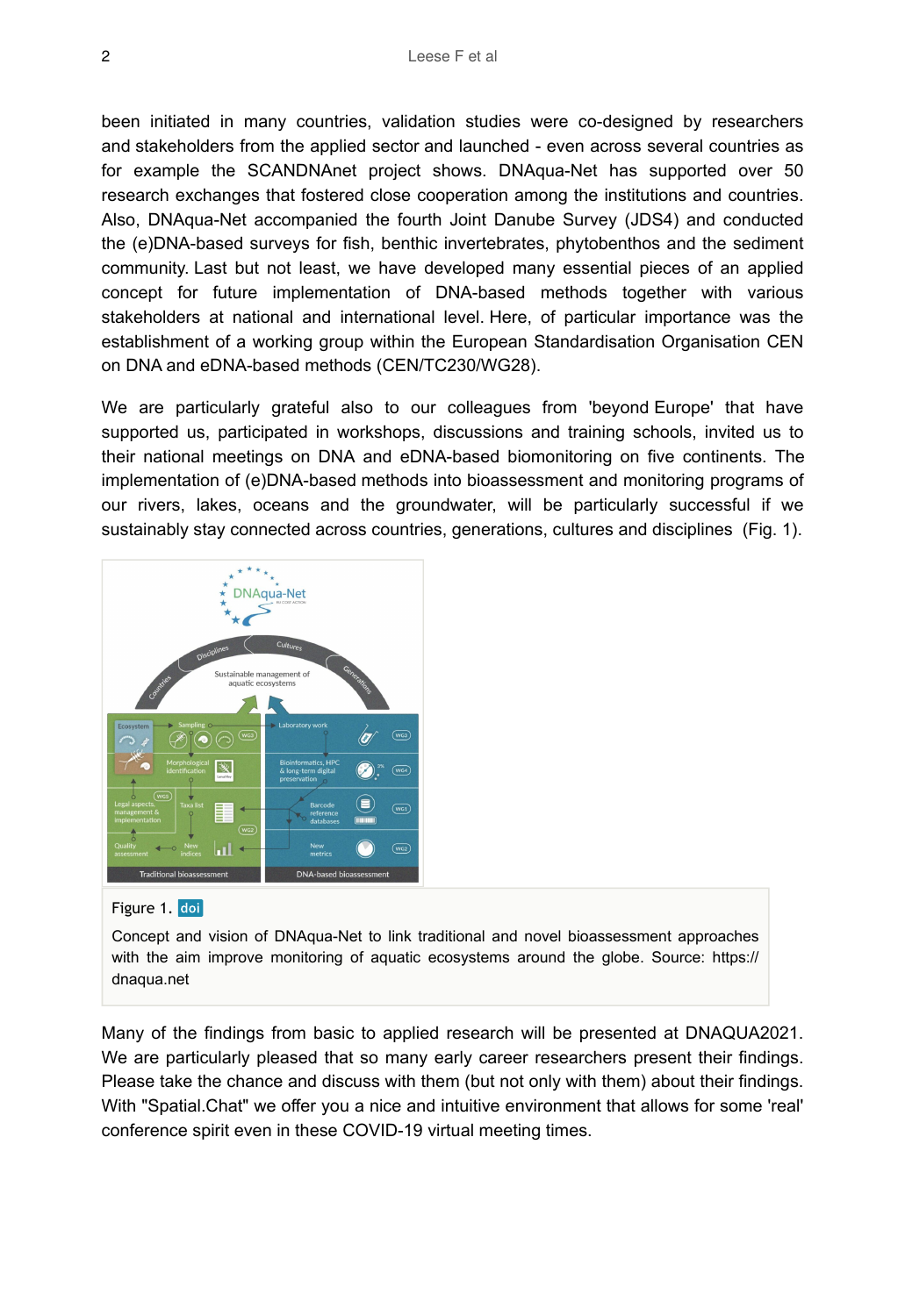Now enjoy two and a half days packed with fascinating insights from (e)DNA-based aquatic biomonitoring. Take the chance, foster and extend your collaborations. We hope to see and discuss with you over the next days at DNAQUA2021 and beyond.

#### THANK YOU!

Florian, Agnès, Charly & Alex (Fig. 2)



Figure 2. doi

Best regards from the current DNAqua-Net managing team: Florian Leese, Agnès Bouchez, Charlotte Frie and Alexander Weigand.

### **Keywords**

aquatic ecosystems, biomonitoring, COST, DNAqua-Net, environmental DNA, metabarcoding

#### **Presenting author**

Florian Leese & Agnès Bouchez

#### **Presented at**

1st DNAQUA International Conference (March 9-11, 2021)